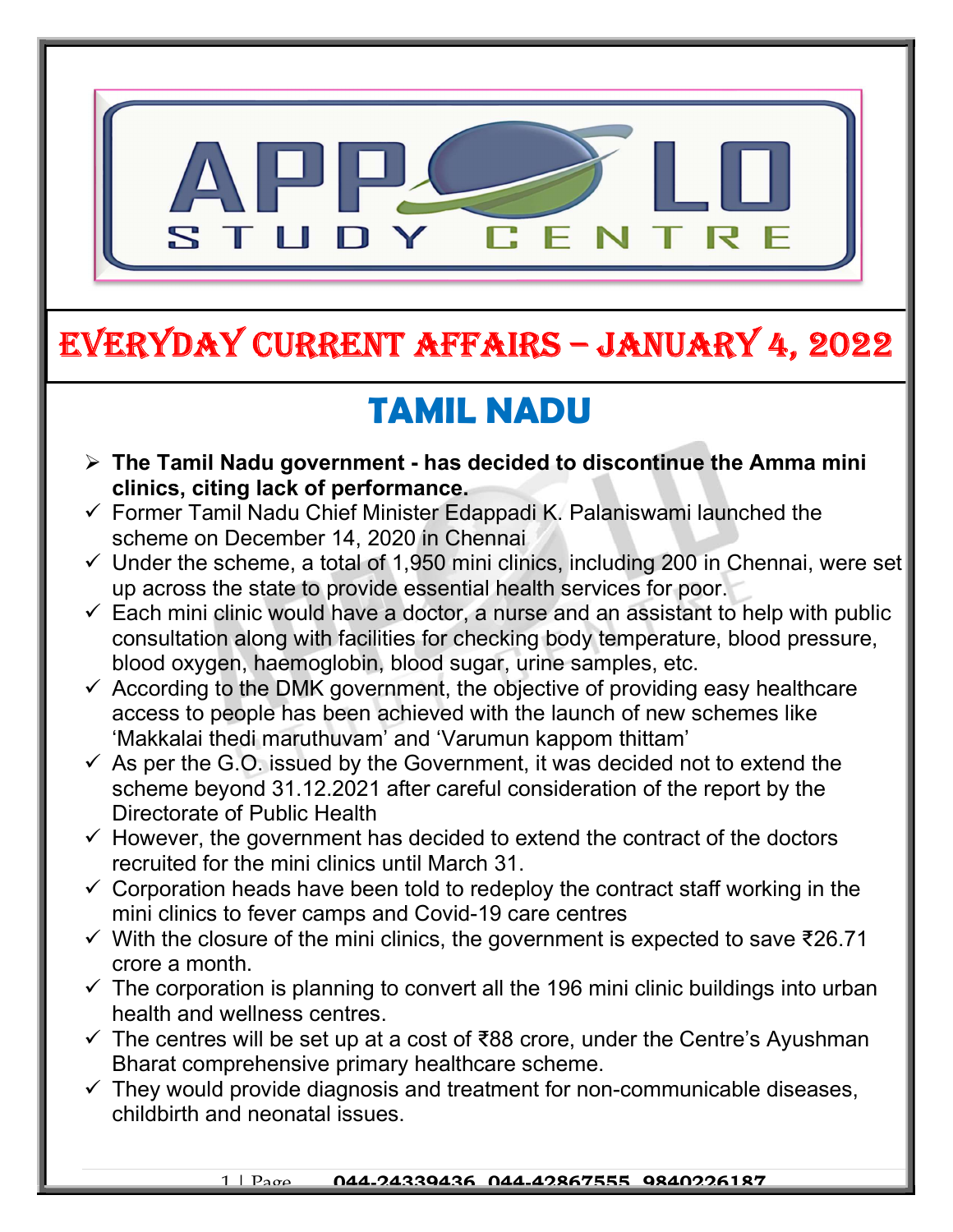- $\checkmark$  Besides, 4,448 health sub-centres have been converted to health and wellness centres under the universal health coverage programme.
- $\geq$  On January 3, the Tamil Nadu government revised the Covid-19 protocol based on recommendations from the Directorate of Medical Education
- $\checkmark$  Earlier, on December 30, the expert medical committee gave suggestions for the management of Covid-19 cases in the state amidst increasing cases
- $\checkmark$  As per the new protocol, unvaccinated Covid-19 patients who have co-morbid conditions will have to be admitted to Covid care centres for at least five days regardless of symptoms
- $\checkmark$  Along with them, pregnant women, lactating mothers, and patients above 60 years should be referred to Covid hospitals.
- $\checkmark$  All patients with a history of severe Covid or death must be in higher centres.
- $\checkmark$  If the Covid-19 patient has a mild infection with minor or no symptoms, home isolation is advised.
- $\checkmark$  Patients with moderate disease (oxygen saturation between 90 and 93 and respiratory rate between 24 and 30 per min) must be admitted to a hospital with an oxygen facility.
	- $\checkmark$  The hospital should have separate wards for patients and "suspected" patients".
	- $\checkmark$  Hospitals will have to do various tests including complete blood count, random blood sugar, CRP and X-ray of the chest besides monitoring blood sugar and plasma levels.
- $\checkmark$  The patients will be prescribed oxygen therapy with steroids, antibiotics, and other Covid-19 medications.
- $\checkmark$  If complications including an increase in blood sugar, fall in oxygen saturation develop, patients must be referred to higher centres of care.
- $\checkmark$  Patients with severe disease (oxygen saturation less than 90 or respiratory rate higher than 30) will require admission in medical college hospitals, dedicated covid hospitals or health centres with oxygen supplementation for further management.
- $\checkmark$  Once patients stabilize, the hospital can send them to Covid health centres or care centres with oxygen facilities.
- $\checkmark$  Patients can be discharged from higher centres of care and CCCs only when their oxygen saturation is maintained at 92% in room air for at least two days

#### PERSONALITIES

 Captain Harpreet Chandi, a British-born Indian Sikh woman - has made history by becoming the first woman of colour to complete a solo expedition to the South Pole.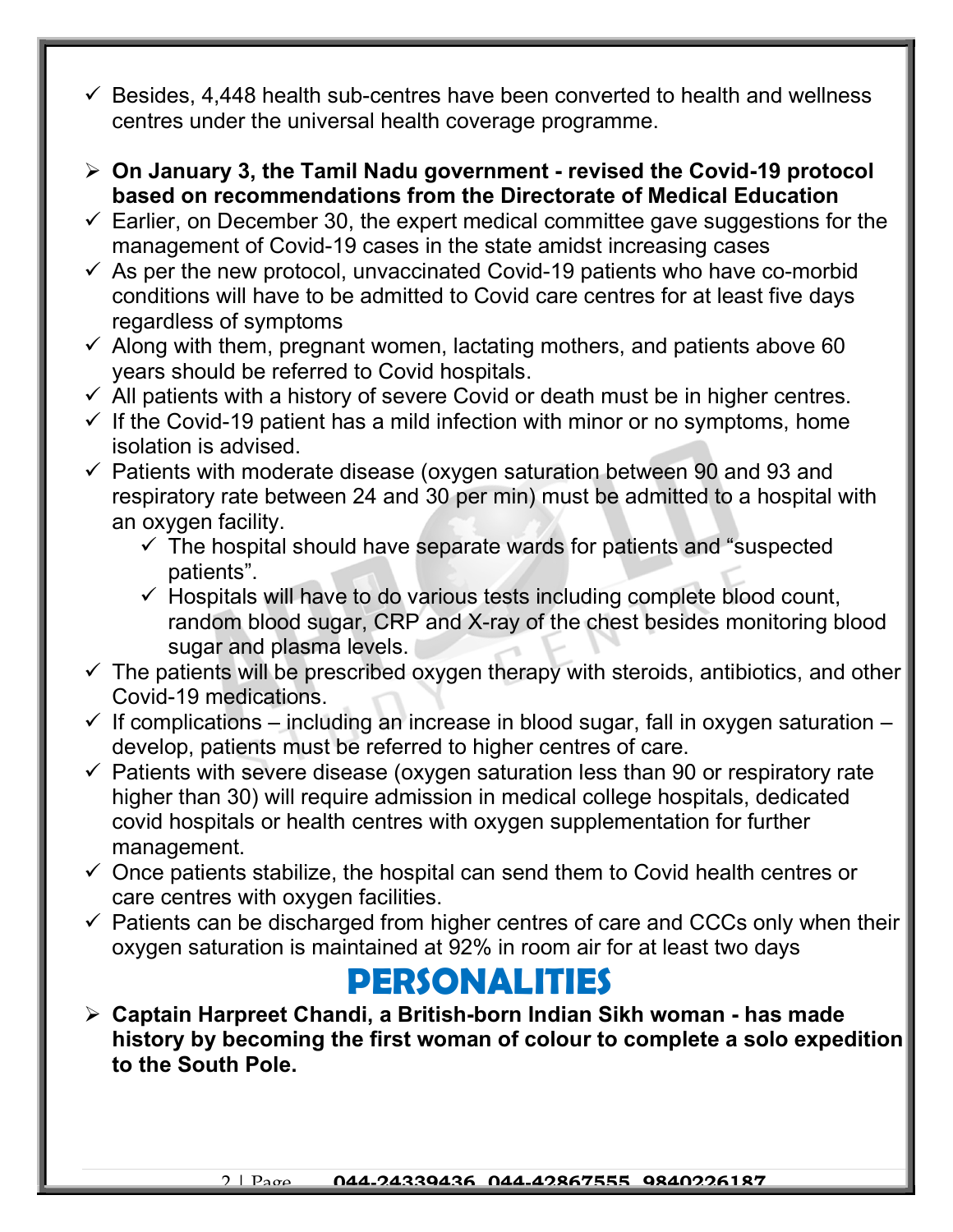

- $\checkmark$  Captain Harpreet Chandi, a 32-year-old Indian-origin British Sikh Army officer from Derby and physiotherapist also known as Polar Preet, reached the South Pole on January 3 at the end of Day 40 after travelling 700 miles (1,127 kilometres)
- $\checkmark$  As part of a Medical Regiment in the northwest of England, Chandi's primary role is to organise and validate training for medics in the Army as Clinical Training **Officer**
- $\checkmark$  Currently based in London, Chandi is completing her Masters degree in Sports and Exercise Medicine, in part-time mode, at Queen Mary's University in London
- $\checkmark$  As an Army officer, Chandi completed large-scale exercises and deployments in Nepal, Kenya and most recently a six-month United Nations peacekeeping tour to South Sudan.

## SCIENCE, TECHNOLOGY & ENVIRONMENT

- On January 3, the antiviral drug, Molnupiravir was launched at ₹1,399 for the full five-day course
- $\checkmark$  This makes it one of the cheapest antiviral coronavirus therapies during the pandemic
- $\checkmark$  Molnupiravir recently got emergency use approval for treatment of mild to moderate Covid-19 in India
- $\checkmark$  Over a dozen companies including Hetero, Sun Pharma, Natco, Dr Reddy's are in the process of rolling out the oral therapy
- $\checkmark$  The drug was developed by Merck and and its partner, Ridgeback Biotherapeutics
- $\checkmark$  The oral antiviral is being considered a potential gamechanger globally in Covid-19 treatment as remdesivir used till now is administered intravenously, and in hospital settings.
- $\checkmark$  The recommended dose of molnupiravir is 800 mg twice a day for five days.
- $\checkmark$  Molnupiravir, is also the first oral anti-Covid pill approved by UK's drug regulator
- $\checkmark$  Recently US Food and Drug Administration cleared it for the treatment of mild-tomoderate Covid-19 in adults, and for those who are at high risk for progression to severe Covid-19, including hospitalization or death.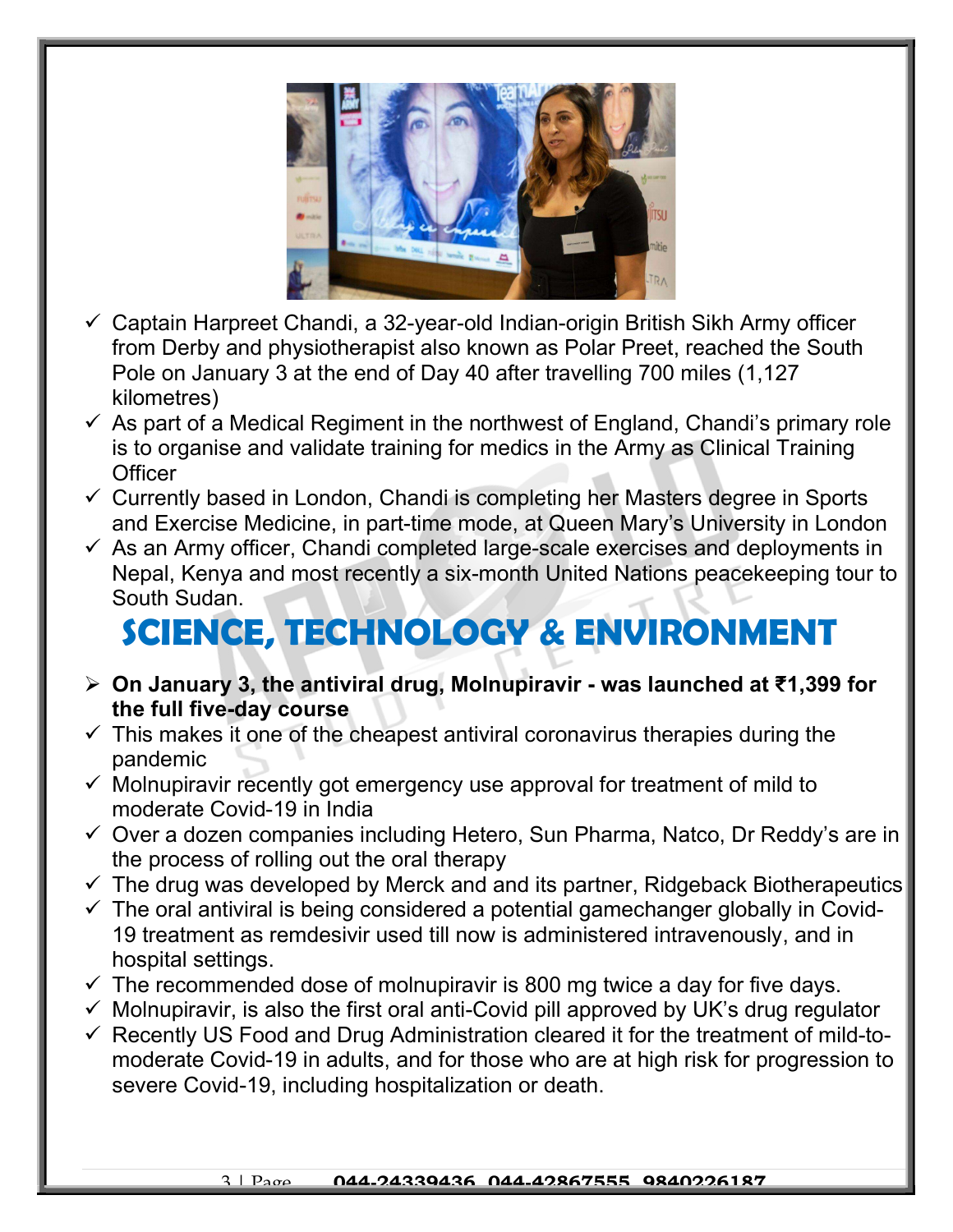- $\checkmark$  Post the USFDA nod, Drugs Controller General of India granted permission for restricted use of Molnupiravir for treatment of adult patients with SpO2 93%, and who have high risk of progression of the disease.
- $\checkmark$  Earlier in June, MSD signed licensing agreements with five generic companies including Sun Pharma, Cipla, Torrent, Emcure and Dr Reddy's to manufacture and supply molnupiravir in India, and to over 100 low and middle-income countries.

### APPOINTMENTS

 $\triangleright$  Alka Mittal - has been appointed interim chairman and managing director of Oil and Natural Gas Corporation (ONGC)



- $\checkmark$  With this elevation, Mittal becomes the first woman to lead the country's largest oil and gas exploration and production company
- $\checkmark$  She replaces Subhash Kumar, another interim head who retired after reaching superannuation age on December 31
	- $\checkmark$  Subhash Kumar held the charge since February 2021 in addition to his regular job as director (finance)
- $\checkmark$  Mittal also became the second woman in the country to helm an oil company
- $\checkmark$  Earlier, Nishi Vadudeva was the first woman to head an oil company when she took over the reins of oil refiner and fuel marketing company Hindustan Petroleum Corporation Limited (HPCL) in 2014.
- $\checkmark$  Mittal, currently director (HR), has been appointed for six months or till a regular chairperson is appointed, whichever is earlier.
- $\checkmark$  A post graduate in economics and a doctorate in commerce, Mittal became the first woman to join the company's board on November 27, 2018.
- $\checkmark$  She played a leading role in ensuring a safe working environment for 27,000strong employees and thousands of contract workers, notably women employees and engineers deployed on offshore platforms and remote locations.
- $\checkmark$  Earlier, Mittal was in charge of ONGC's Chief Skill Development (CSD) and implemented the National Apprenticeship Promotion Scheme (NAPS) in ONGC, which engaged over 5,000 apprentices across its network.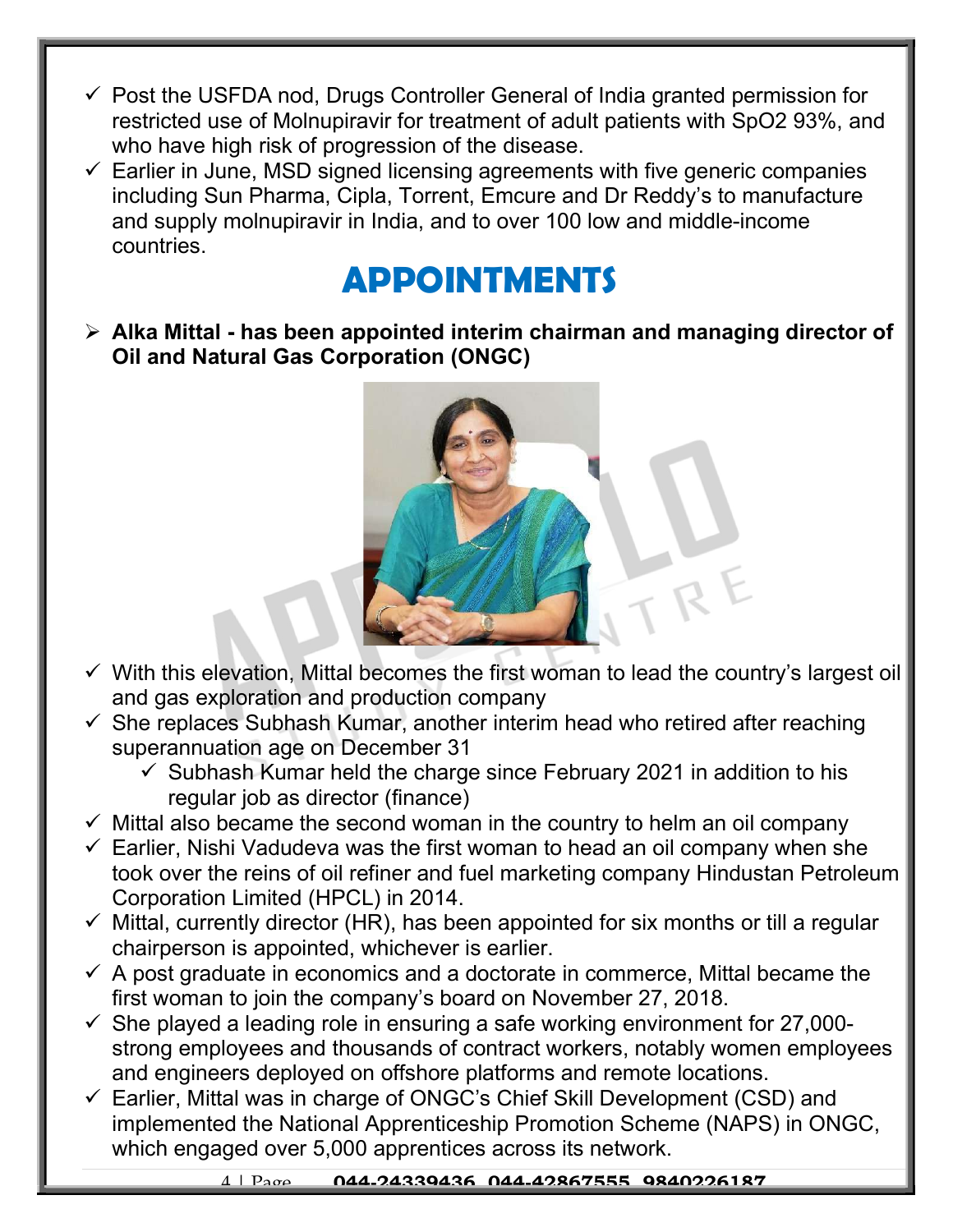- $\checkmark$  Prior to that, Mittal held the post of Head CSR at the ONGC corporate office.
- $\checkmark$  Apart from ONGC, Mittal is also an executive committee member of the National Institute of Personnel Management (NIPM).
- $\checkmark$  She also held the post of president of Forum for Women in Public Sector (WIPs) northern region
- $\checkmark$  ONGC will now have two full-time woman directors after the Public Enterprise Selection Board (PSEB) selected Pomila Jaspal for the post of Director (Finance)
- $\checkmark$  At present, Jaspal is working as director (finance) of ONGC's subsidiary, Mangalore Refinery and Petrochemicals Ltd.

#### INTERNATIONAL DAY

 $\triangleright$  World Braille Day - January 4



- $\checkmark$  World Braille Day is observed every year to highlight the importance of Braille, which serves as a communication medium for blind and partially sighted people
- $\checkmark$  This day marks the birth anniversary of Louis Braille, who was the inventor of Braille, born on January 04, 1809, in France.
- $\checkmark$  Having lost his eyesight at the age of three due to an incident, Louis was a blind scholar who pursued his studies and got into France's Royal Institute for Blind Youth.
- $\checkmark$  He developed curiosity for a writing system using dots called 'night writing' developed by Charles Barbier
- $\checkmark$  The day was first initiated by the United Nations General Assembly, which observed Braille Literacy month in the year 2019
- $\checkmark$  Braille is a tactile writing system that is used by visually impaired people who are blind or deaf-blind or have low vision.
- $\checkmark$  Before the existence of the system, the blind and visually impaired people used the Hauy system, which was a Latin system that was designed on thick paper or leather.
- $\checkmark$  The Braille language is a tactical method of representing alphabetic and numerical symbols using six dots. (3 rows x 2 columns)
- $\checkmark$  The Braille system is included in the Convention on the Rights of Persons and Disabilities.